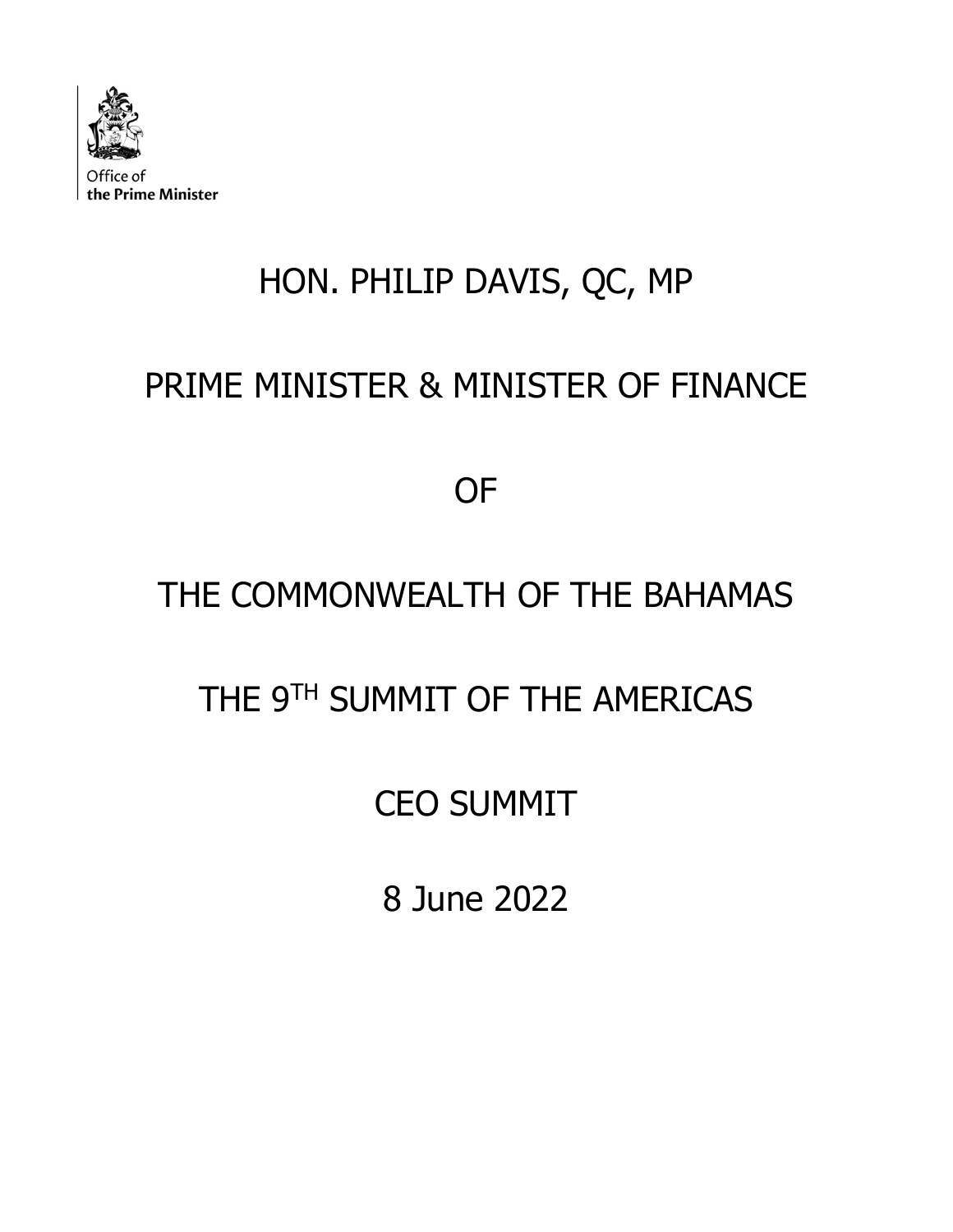Colleagues, Friends:

On the one hand, it is wonderful to be here together. On the other hand, we shouldn't congratulate ourselves just for showing up. I am here to represent my beautiful country, The Bahamas, and I do so with an enormous sense of urgency.

The Bahamas has the distinction of consistently showing up in the top rankings of countries most vulnerable to climate change.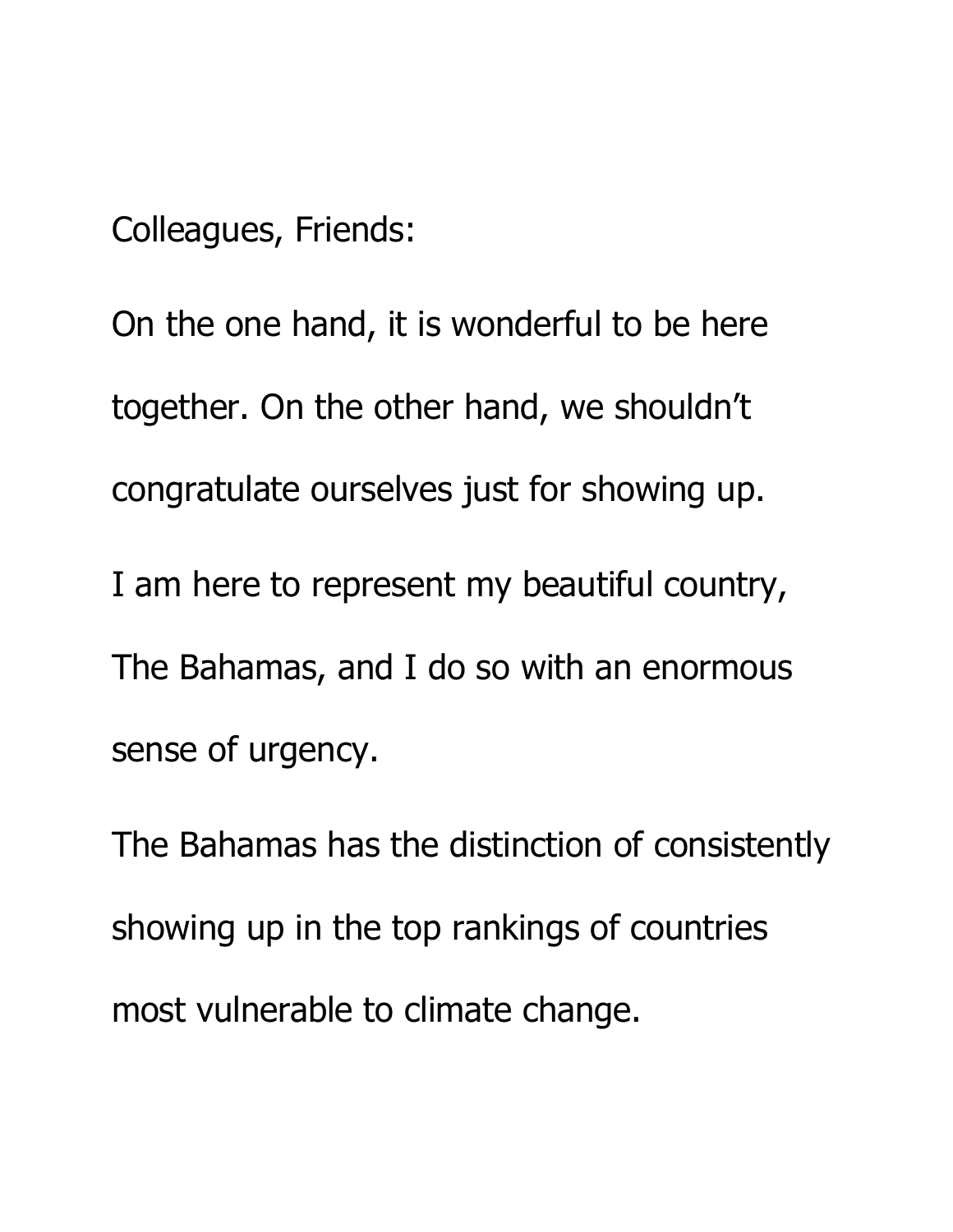When hurricanes come, as they do with increasing frequency and intensity, they make headlines in your countries for a few days. But in our home, we're left with the grief and devastation, with entire communities destroyed, and with the high debt burdens associated with recovery.

And perhaps worst of all, with the understanding that the next Category 5 storm is likely to arrive sooner rather than later.

What happens in high-emissions countries does not stay in high-emissions countries.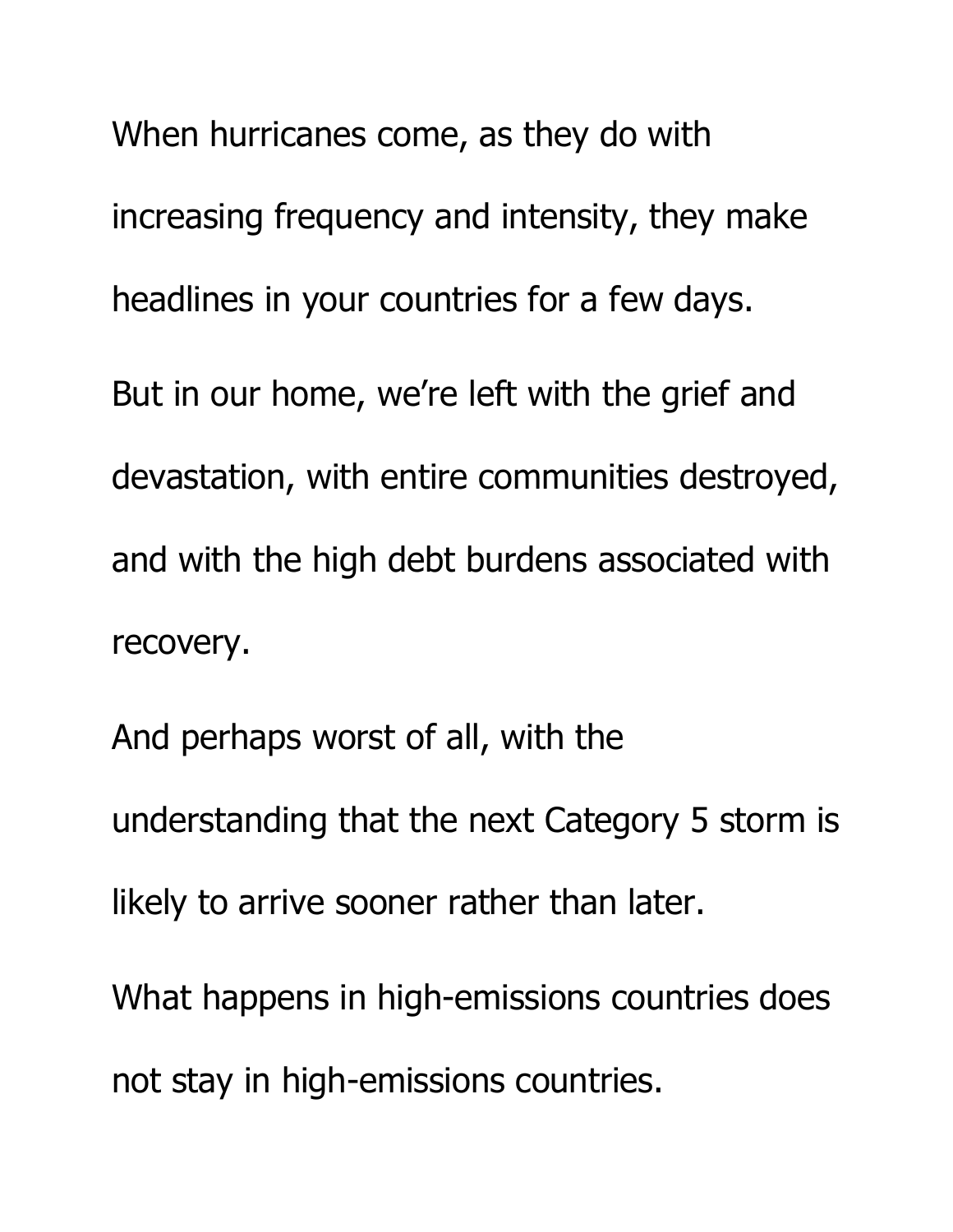The risks we face are not theoretical, or abstract, or far-off, or occasional. It's true that no corner of the earth is immune to the risks of climate change. Here in California, for example, wildfires and droughts represent major challenges.

And in The Bahamas, our geography and our size mean that we live with the knowledge that one well-placed storm can wipe out our economy and, indeed, much of our country. Hurricane Dorian alone, in 2019, caused destruction worth one quarter of our GDP, and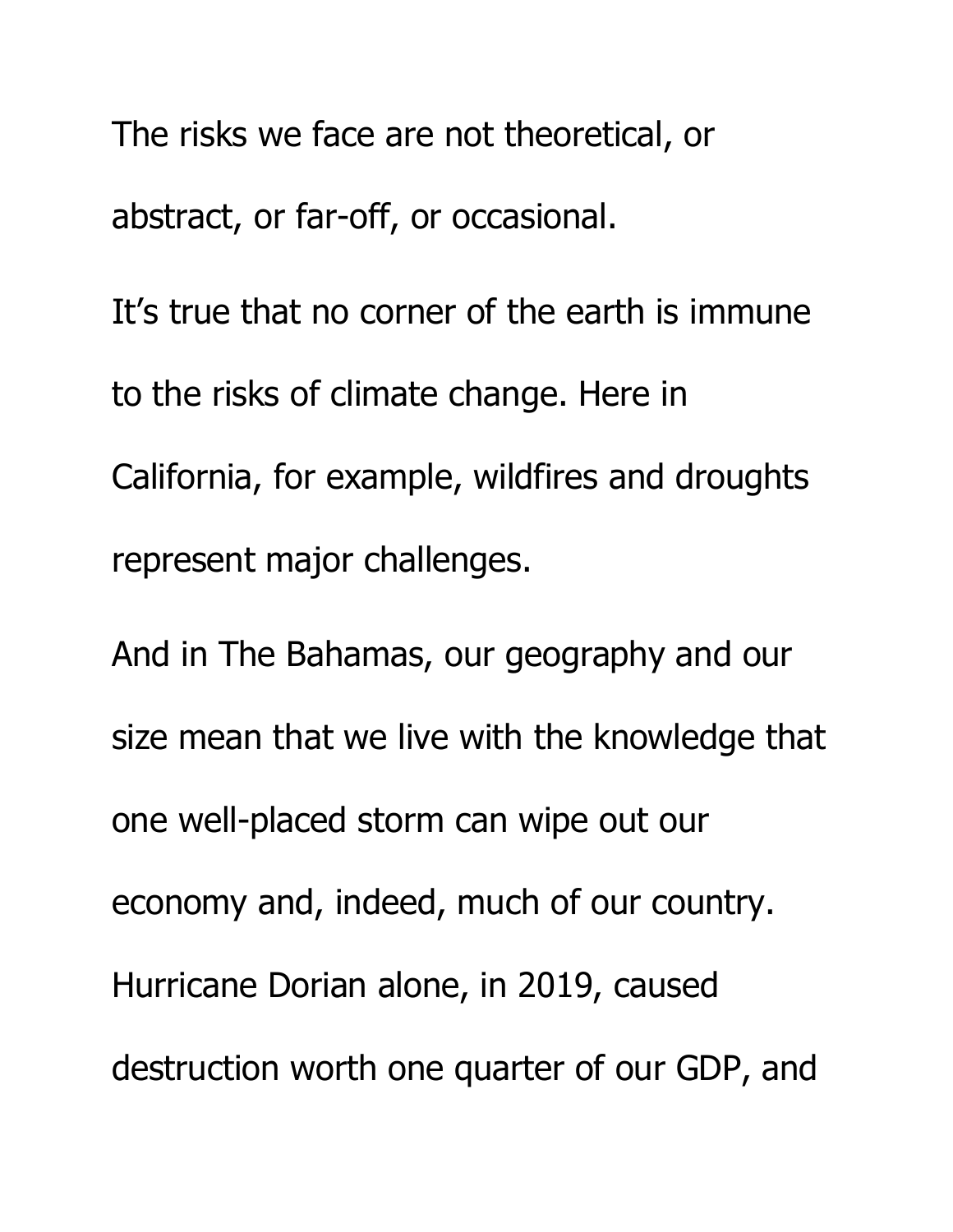it wasn't even focused on our capital city of Nassau.

So we can't afford more summits or conferences with only smiles and good intentions. We need to get to work. And small as we are, we believe we have an important role to play in building solutions. In fact, in our small island-big ocean state, our seagrasses and mangroves play and will continue to play a critical role in acting as a carbon sink. These "blue" marine ecosystems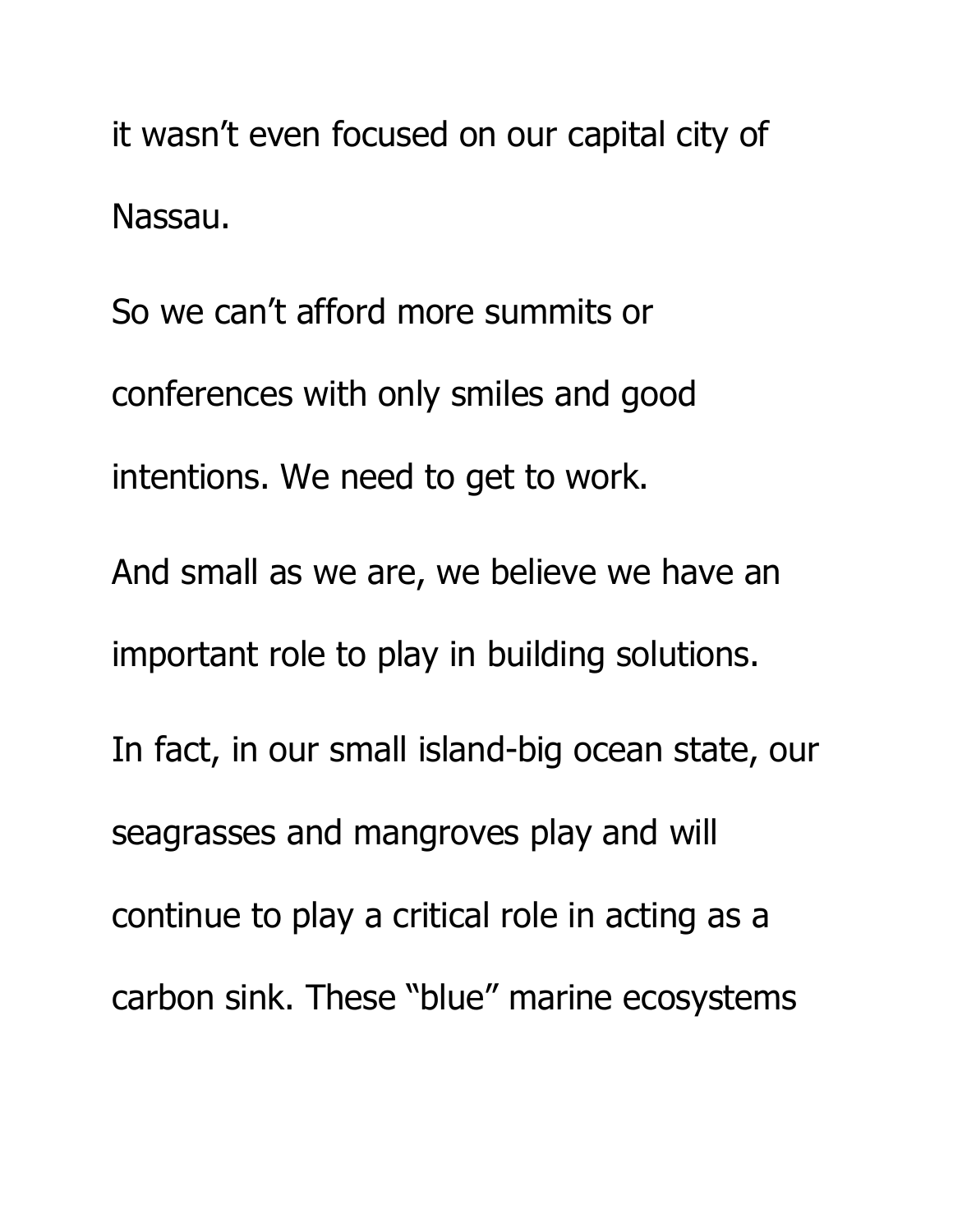can capture up to dozens of times the amount of carbon as tropical rainforests.

But we need resources to be able to conserve, protect and restore these blue carbon sinks, just as we need resources to make a transition to renewable energy, and just as we need resources to recover from previous storms and make our country more resilient in the face of future storms.

Carbon markets are an important bridge to a net-zero future for all of us, and we intend to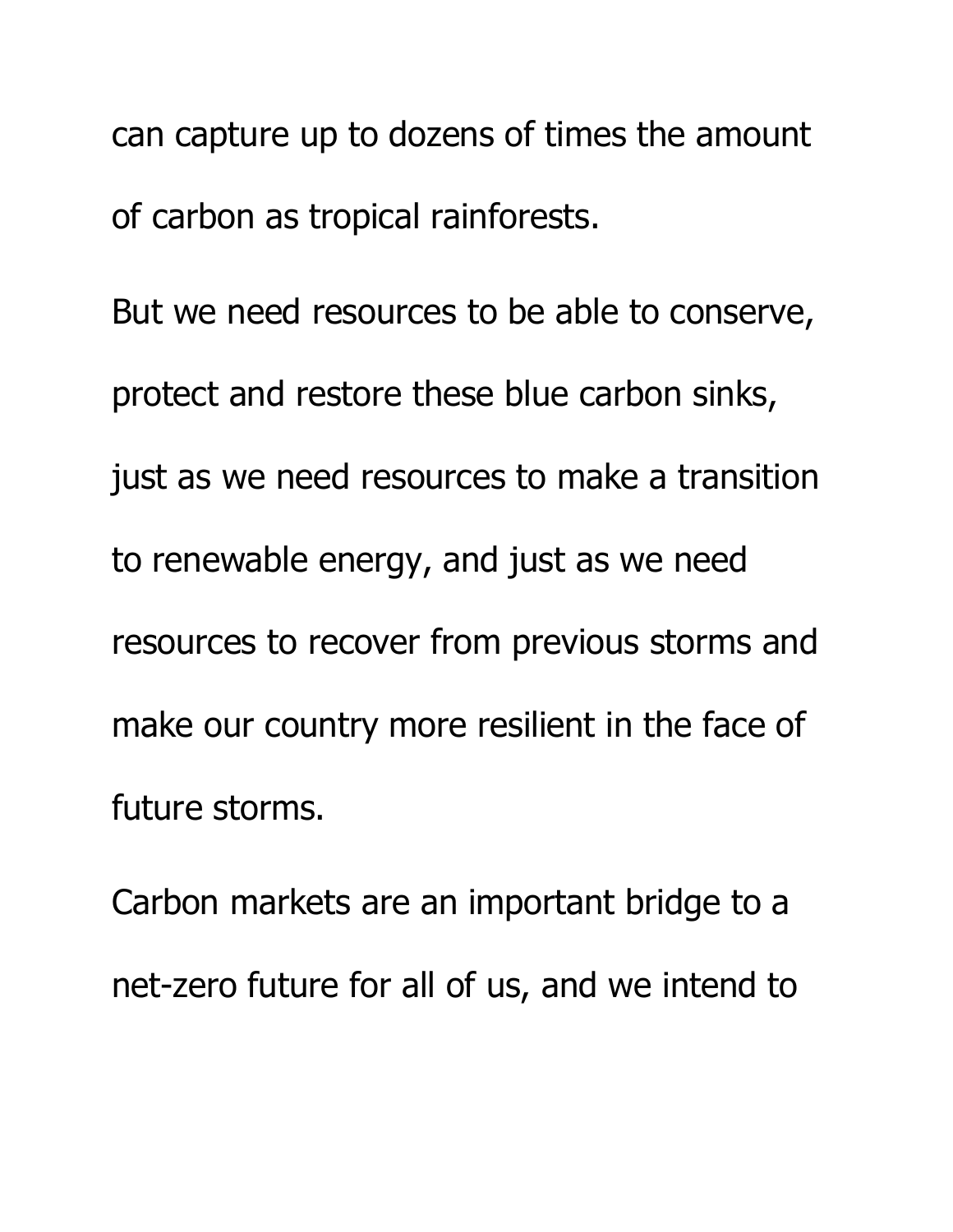be the first country in the world to develop and trade blue carbon credits.

Many of the world's top corporations are already participating in voluntary carbon markets. In fact, one in five of the world's 2,000 largest publicly listed companies have now committed themselves to a net-zero emissions target, and as many multinational companies are directed by their shareholders to engage in stronger environmental practices, this number is likely to grow.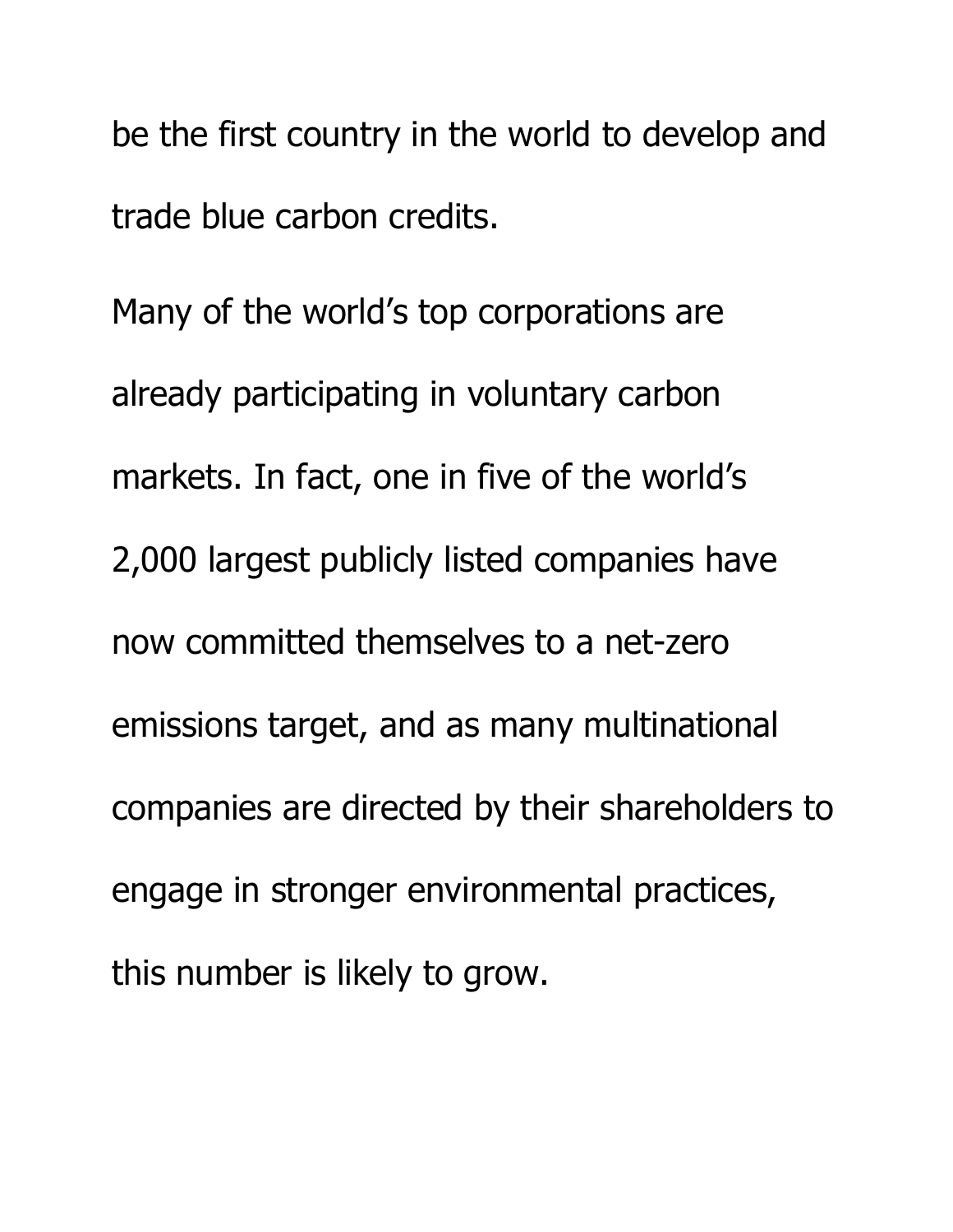There are estimates that the demand for carbon credits could be worth upwards of \$50 billion in 2030.

But this is just the potential  $-$  we need to work together to make it happen. Today's market is fragmented, and difficult to navigate. The public and the private sector can come together to make the voluntary carbon market more transparent, more data-driven, better regulated, and more efficient.

In particular, once more buyers of carbon credits signal future demand, market incentives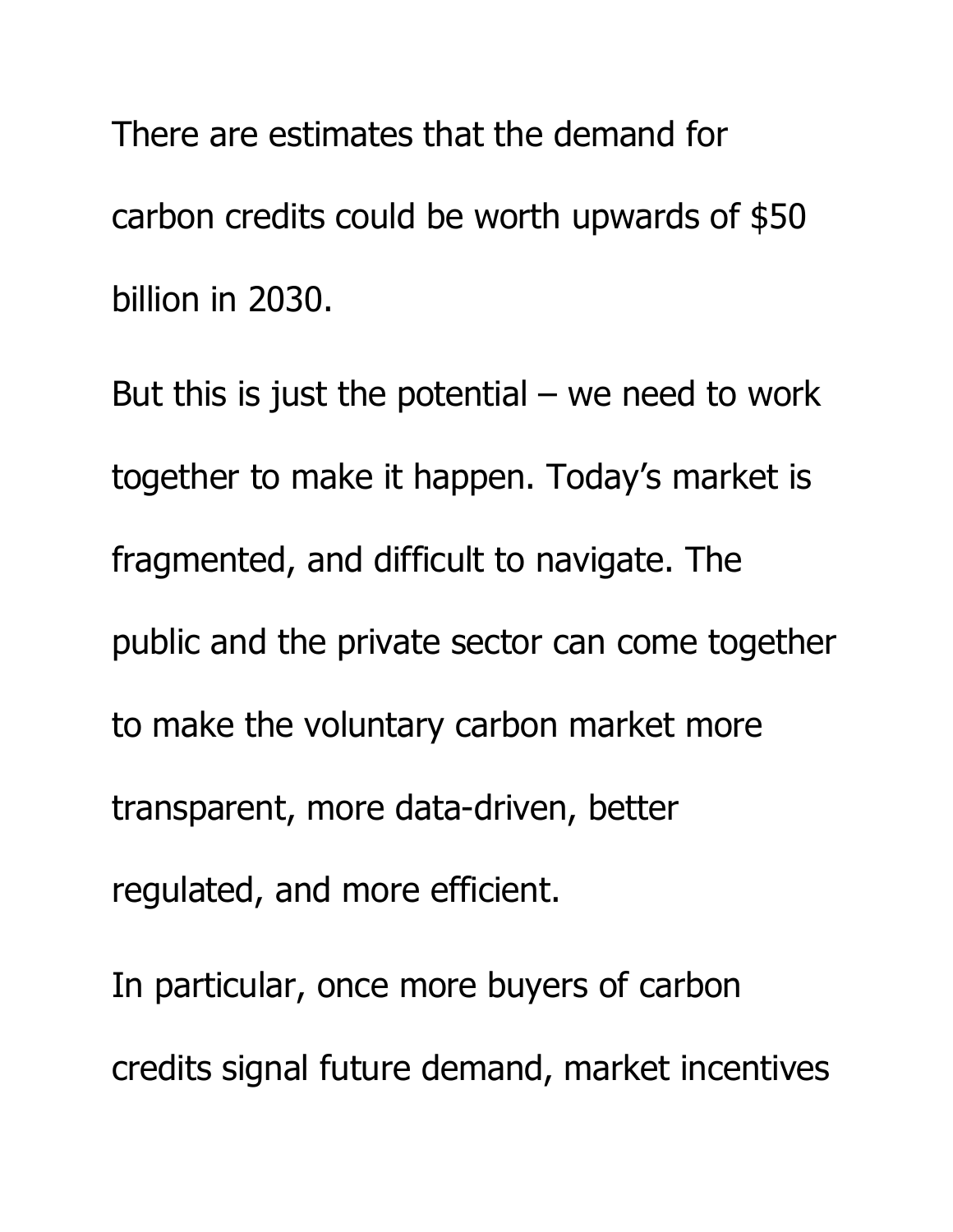will facilitate more standardized verification and contracting.

I grew up on a tiny island, Cat Island. It might seem impossible to those of you who run countries and major corporations, but you have a lot at stake in protecting the Orange Creek and Alligator Creek mangroves of Cat Island. Even as we hope and pray that technology and human ingenuity will create new ways of sequestering carbon from the atmosphere, we must protect and defend the natural resources that already do so.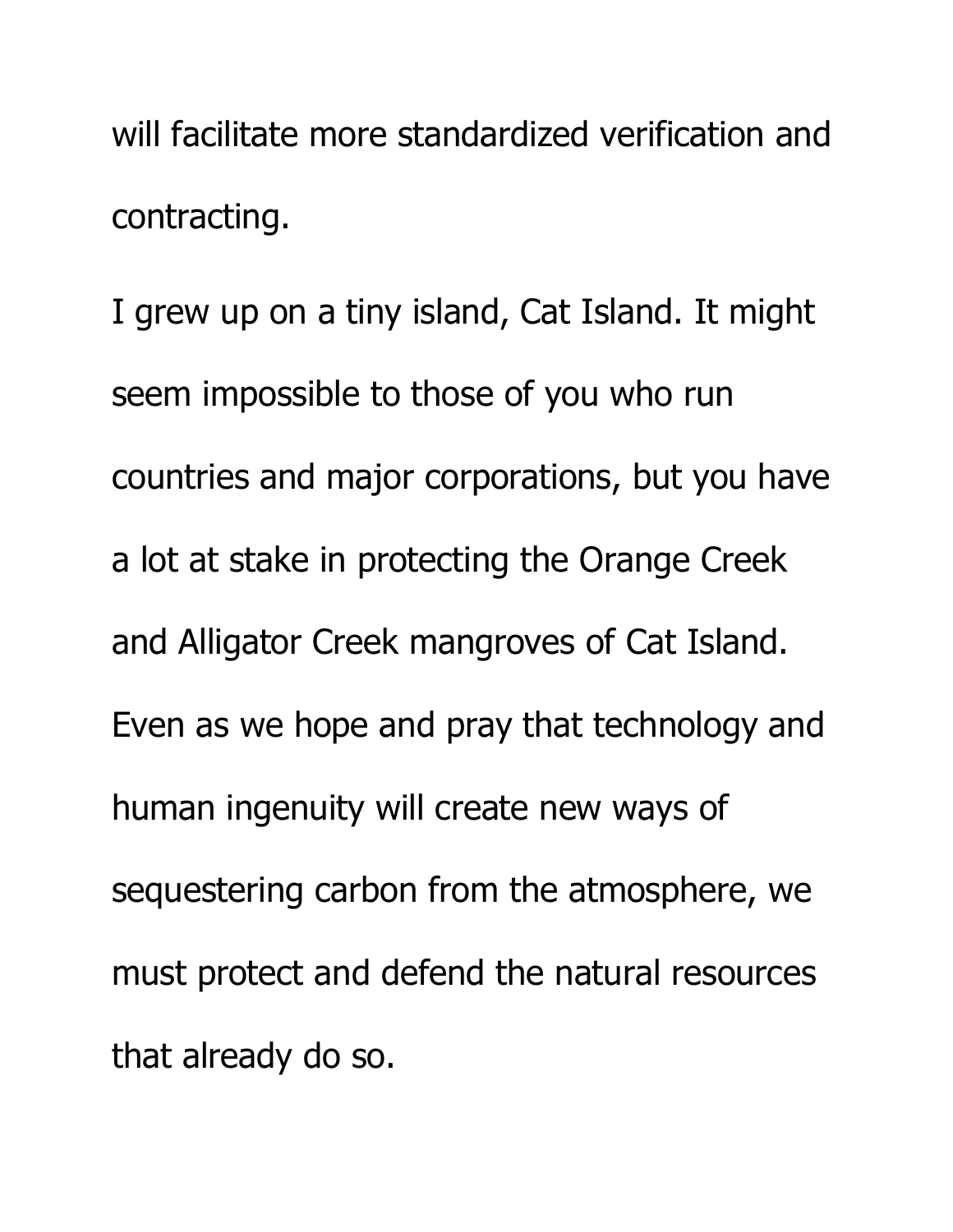We're all connected. Climate change, the pandemic, and disruptions to supply chains, energy markets, and commodities – these problems originated outside of our borders, but Bahamian fishermen, straw vendors, and business owners pay a big price just the same. Just as pandemic restrictions began to ease, inflationary pressures have affected our recovery. Many of the world's problems end up on our shores. But our shores may also provide some of the solutions for the world.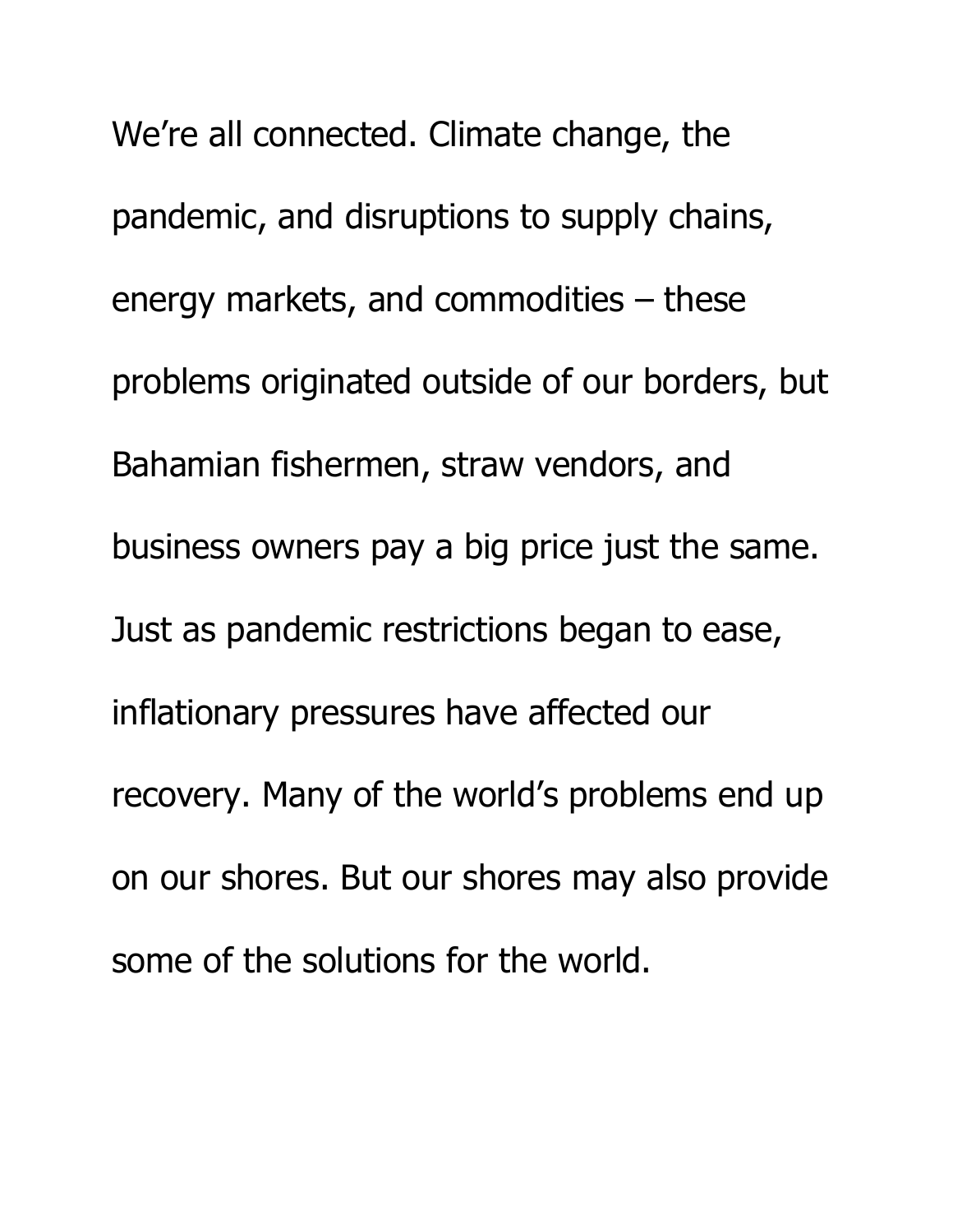By participating in and benefitting from the trade of carbon credits, The Bahamas will not be standing idly by, merely hoping that the rest of the world does right by us. We are not just advocates for change, we are agents for change.

Likewise, we believe that when climate financing becomes more robust and more just, it will be a win not just for our country, but for yours as well.

With more than half my nation's debt related to hurricanes, we find ourselves without resources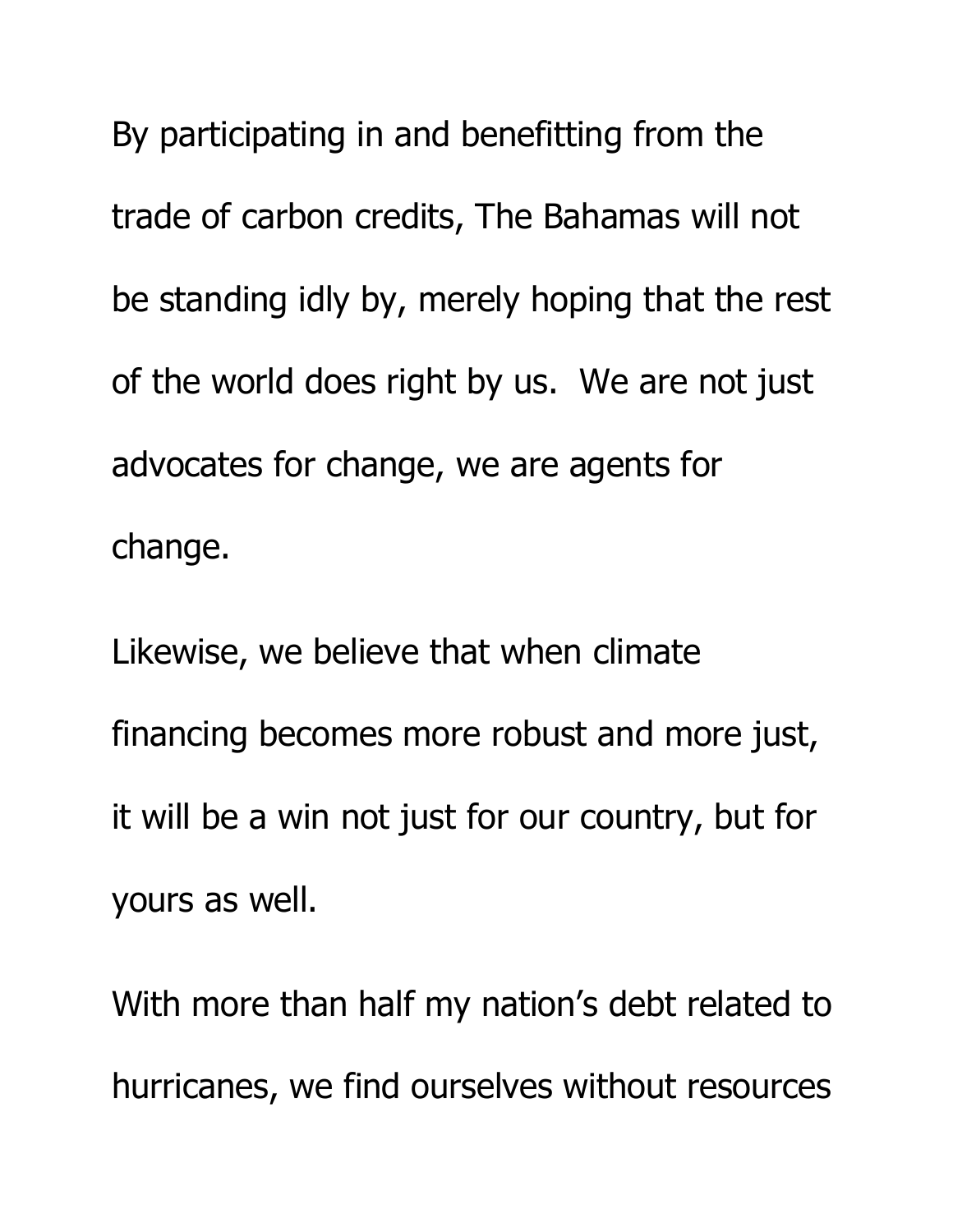to sufficiently adapt our infrastructure to the changing climate, or to transition as quickly as we'd like to renewable energy.

The recovery time between severe weather events and external shocks is decreasing, while the financial gaps are increasing. We find ourselves balancing the need to make progress on the sustainable development front with paying off debt and investing in our people. We are making progress. We have committed to generating at least 30% of our energy from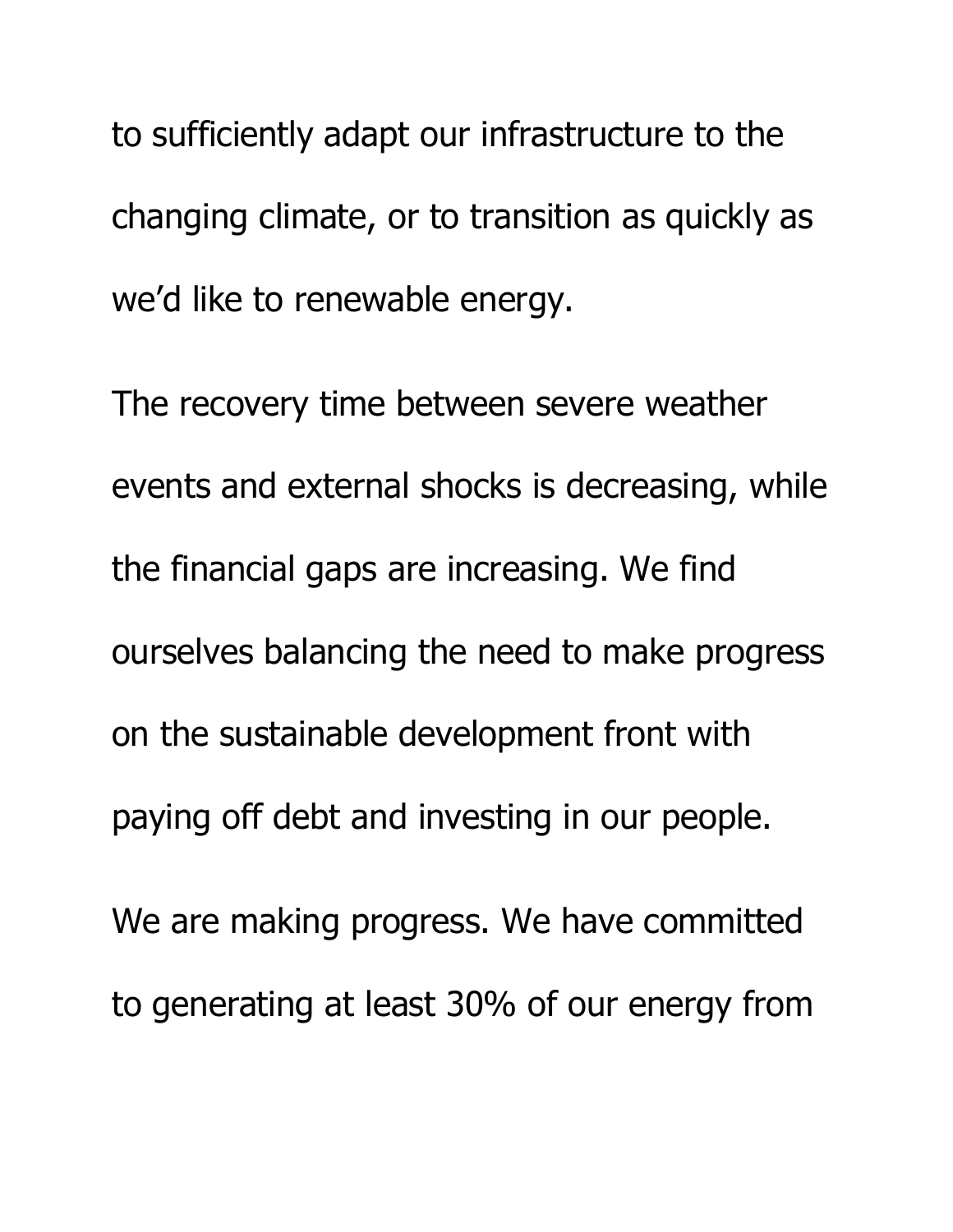renewable sources by 2030, and we are willing to increase this ambition.

We are improving our coastal defenses through ecosystem-based adaptation practices. A "No-Net Loss" policy is in effect for our coral reefs, mangroves and sea grasses, and forest management plans are being created to sustainably manage the forested areas across The Bahamas.

We are working with stakeholders to manage our environmental resources and to increase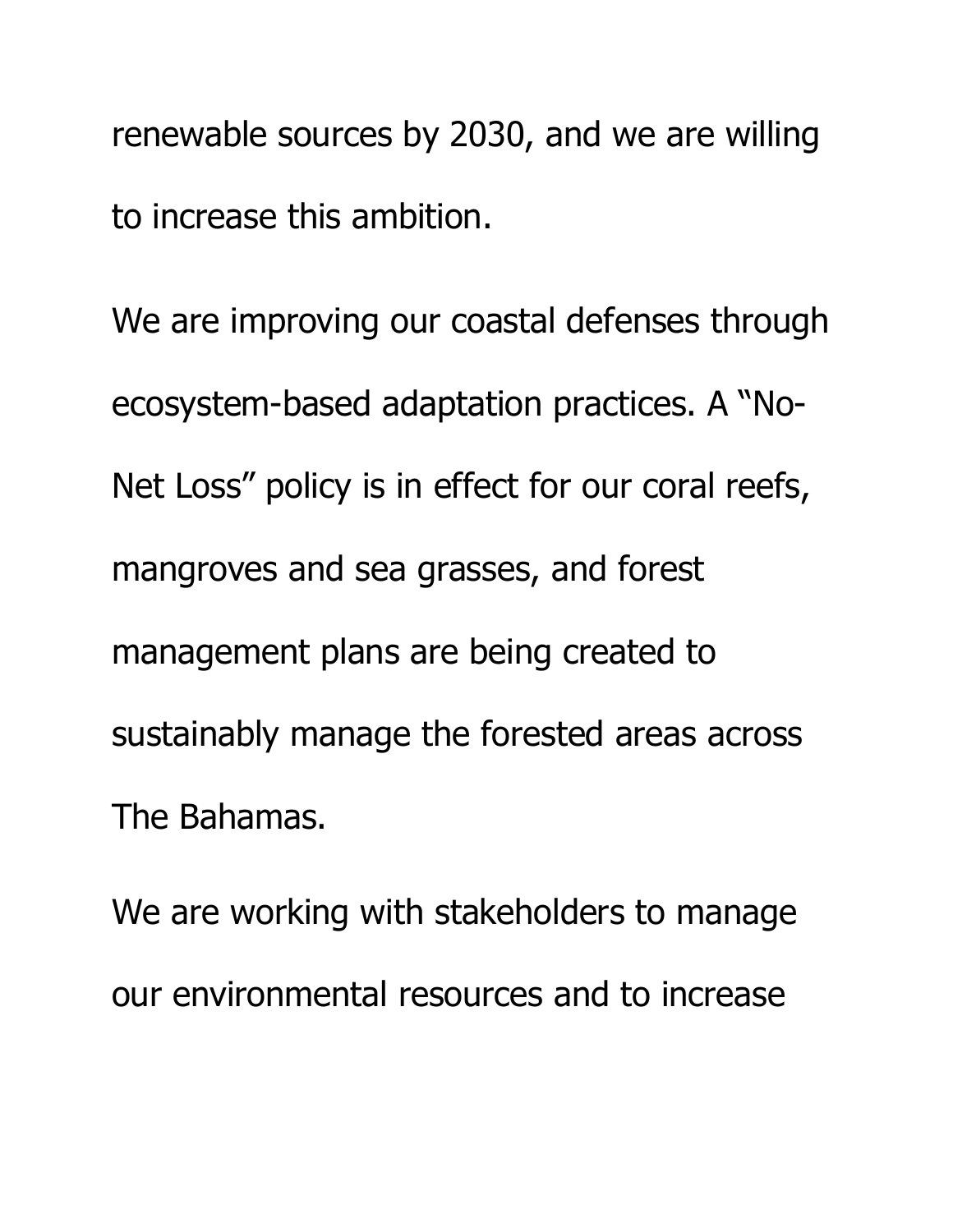our capacity to manage development projects across our islands.

We are transitioning the government fleet to electric vehicles, and retrofitting government buildings with renewable energy components. We are moving ahead with new solar energy projects, including grids for generation and storage capacity on islands where energy infrastructure was badly damaged by Hurricane Dorian.

I want to make the point that while multilateral banks look to provide loans in the aftermath of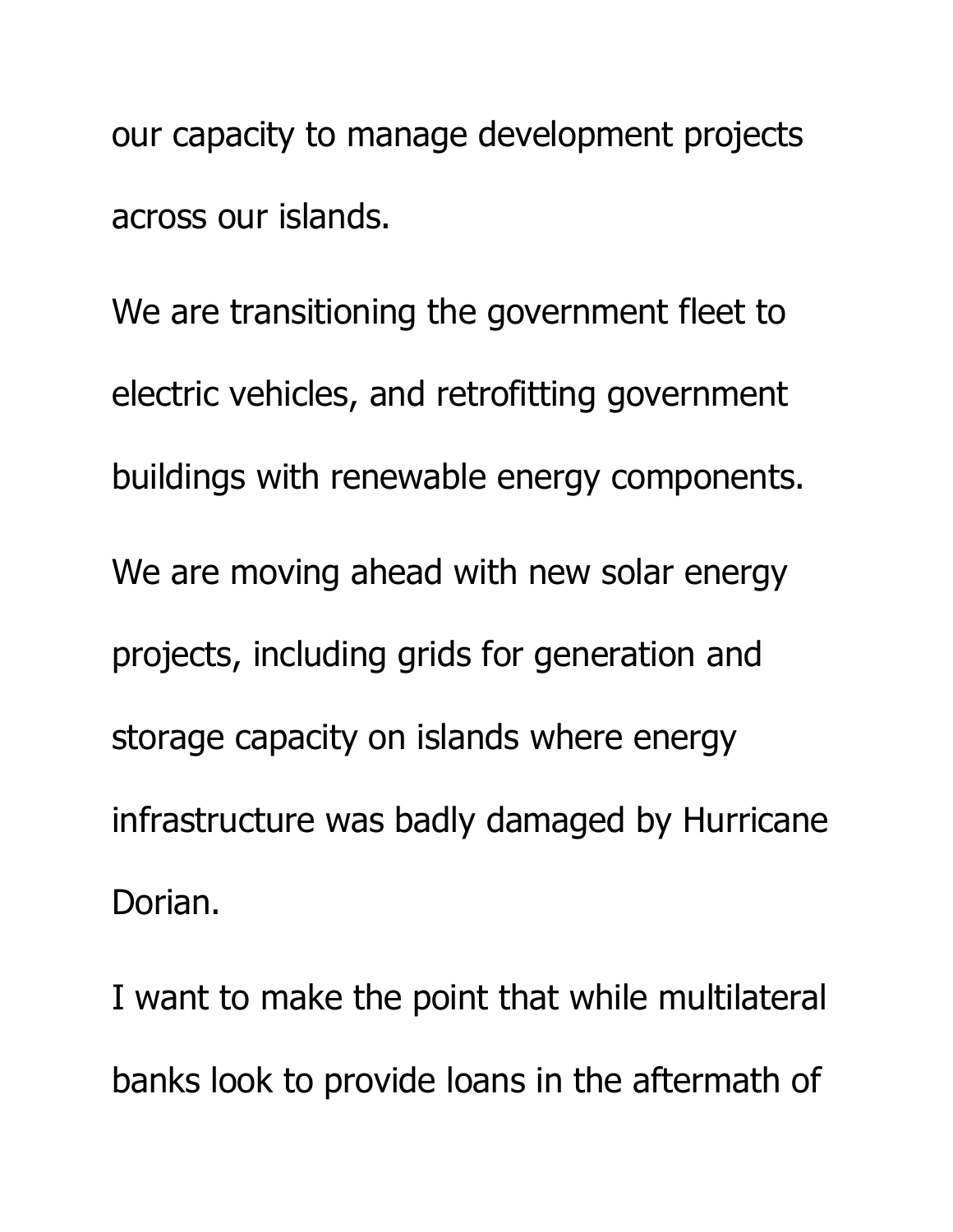severe storms, climate financing needs to be more than disaster response and recovery. More consistent climate financing at lower rates would support the ability of all Caribbean nations to sustainably develop.

The IPCC report released in April is clear: urgent and drastic action is needed if we are to limit global warming to 1.5°C.

There is an active 2022 hurricane season ahead of us and once again, we are forced to think about the unthinkable.